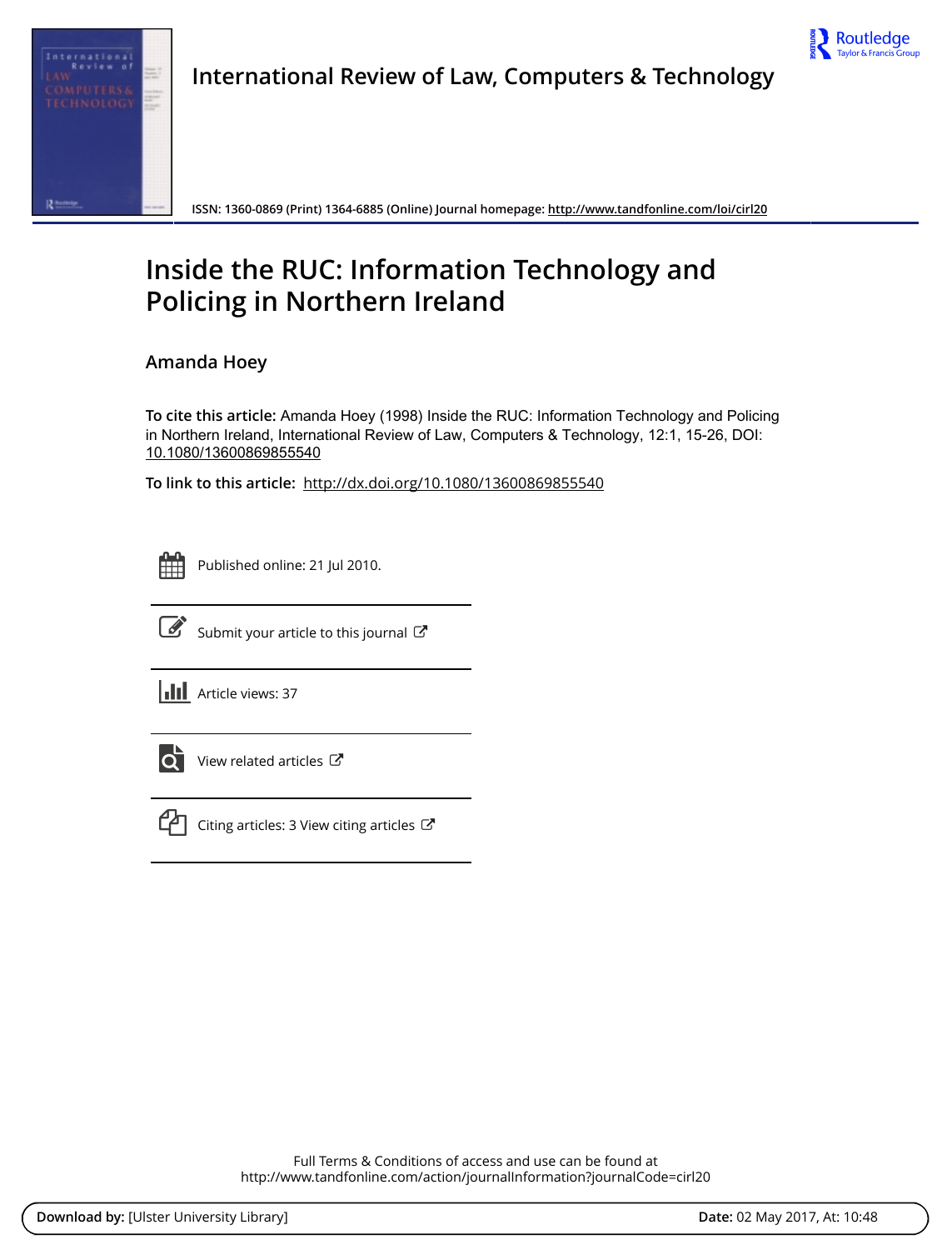

# *Inside the RUC: Information Technology and Policing in Northern Ireland*

# AMANDA HOEY

#### Introduction

Enhanced effectiveness and efficiency are generally accepted as the rationale for introducing technical change within any organization, the police being no exception. Since the early 1970s the concept of 'computeriz ed policing' has been evolving in line with technological advances and the changing nature of policing. Information Technology is used in this context to describe the 'computerization' of tasks which otherwise would have been conducted manually within the police service.

Information Technology has been used within the police service to gather and manage all sorts of information (information management) and to facilitate the efficient deployment of manpower and enable quick responses (command and control). No measurement or evaluation of the technology's benefit was ever published, but the police service generally applaud the early systems and regard them as a success. The 1990s has heralded a new era in computerized policing, but it has been claimed that 'much of the recent innovation by the police seems to be motivated simply by the faith that the new technology must be helpful because it has been widely adopted by many other types or organization'.<sup>1</sup> This undoubtedly is true as IT has become pervasive throughout society but at the same time there has been a growing realization within the police service itself that computerization can lead to enhanced efficiency, competency and professionalism. IT is becoming recognized as a valuable tool which is the way forward for policing in general,

The police have traditionally been encouraged to invest in people rather than technology. Because of this we have reached a point of imbalance where we realize we need to invest more in IT to empower the ordinary constable doing his or her job.<sup>2</sup>

In the early 1990s a series of studies into the development of an information systems strategy for the whole police service in England and Wales were undertaken. This followed proposals which recommended that 'a central police information strategy should be developed for the police service. This should be more prescriptive than general guidelines'.<sup>3</sup> The result was the formulation of a National Strategy for Police Information Systems (NSPIS) which was launched at the end of 1994.

*Correspondence: Amanda Hoey, Lecturer in Law, School of Public Policy, Economics and Law, University of Ulster at Jordanstown, Newtownabbey Co. Antrim, Northern Ireland BT37 0QB; e-mail*  $\langle A.Hoey@u|st.ac.uk\rangle$ .

1360-0869/98/010015-12 \$7.00 Ó<sup>1998</sup> Carfax Publishing Ltd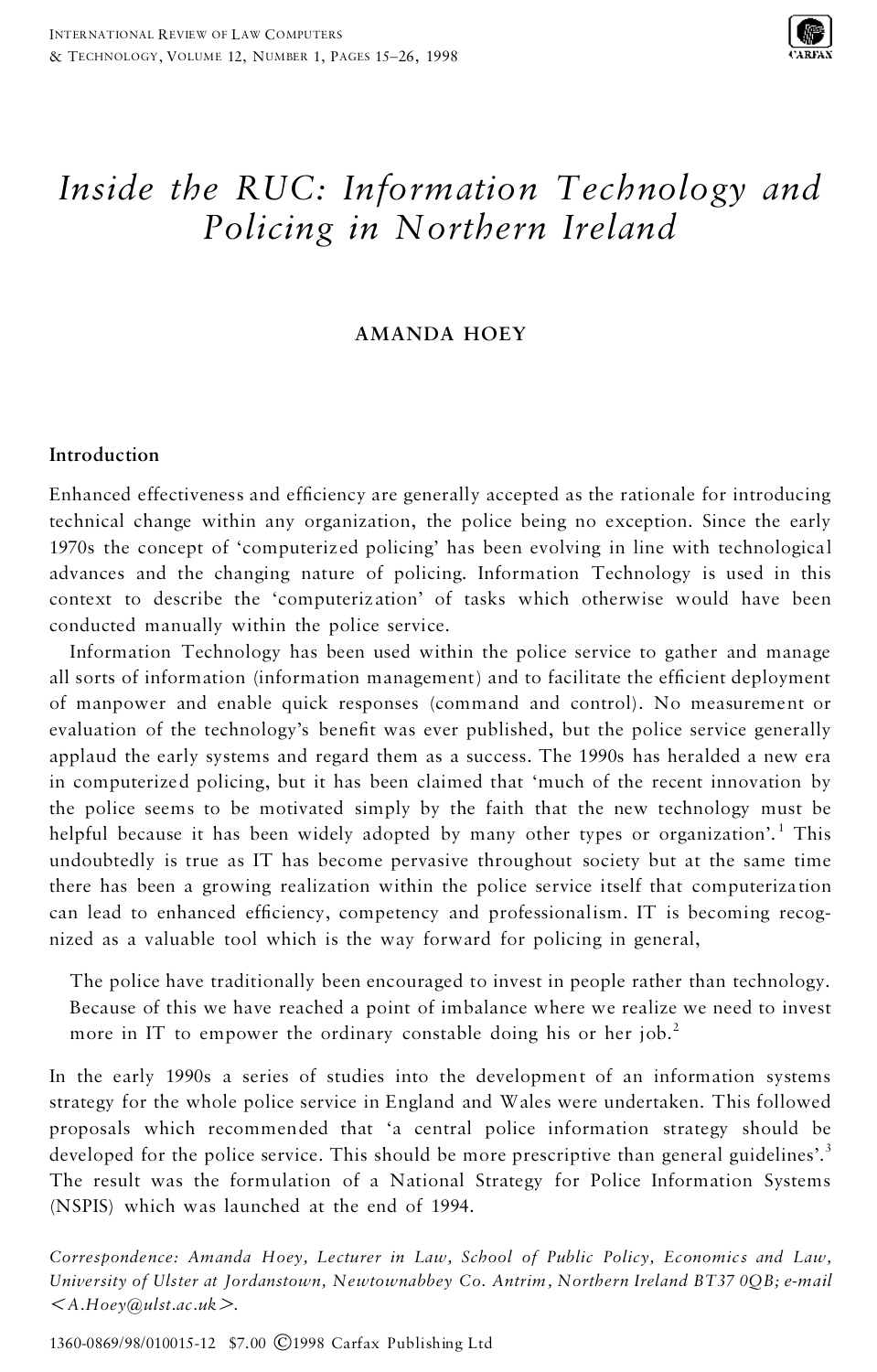The basis of the NSPIS rests on the premise that all police forces carry out same processes and therefore it should be possible to define a common set of information systems to support those processes rather than having forces individually defining their own and adopting an ad hoc approach to implementing IT. As Ackroyd *et al.* point out there has been a considerable difference in the extent and sophistication of technology employed throughout the police forces in the UK. In their study into the use of IT and the police it was discovered that West Yorkshire, Lancashire and Merseyside, for example, were moving towards the integration of all their systems. At the same time other forces had few systems at all. This was attributed to the varying size and financial resources of the constabularies, as well as differing management philosophies and the fact that each constabularly jealously guards its own independence.<sup>4</sup> The NSPIS was generally welcomed by police forces in the hope that it 'would reduce wasteful duplication of effort within individual forces and enable the more efficient use of information'.<sup>5</sup>

How then have forces within the UK been implementing IT and to what extent is technology seen as a strategic issue? This article explores these issues with reference to the Royal Ulster Constabulary. There is no such thing as a 'representative' force but the RUC was chosen as a case study because, among the UK forces, it is presently one of the leaders in the design and adoption of information technology. Other forces are also taking the lead and developing their own integrated systems, largely due to delays in the roll-out of software under the NSPIS and concerns about how the national strategy concept of interoperability will work in practice. Essex police force, for example, has developed its own integrated system called 'Epics' which is claimed to be 'four years ahead of the national strategy'. <sup>6</sup> Other forces including Dorset, Northumbria and Kent are also developing their own integrated systems. At the same time specific police forces are developing eight key NSPIS applications, and it is reported that at least 27 of the 43 UK forces have indicated a commitment to take this software by  $1999$ .<sup>7</sup> Thus it is evident that IT has become a vital and integral part of policing, with forces pushing ahead rapidly with the implementation of systems designed to meet the needs of their organisation.

#### The Royal Ulster Constabulary

This article focuses on the development and use of IT systems within the Royal Ulster Constabulary (RUC) in Northern Ireland.<sup>8</sup> Within Northern Ireland there are two bodies responsible in different ways for the policing of the province, the RUC being one and the Police Authority for Northern Ireland (PANI) the other.<sup>9</sup> The RUC was formed in 1922 to replace the Royal Irish Constabularly which had policed the whole of Ireland until partition. Prior to 1970 the RUC was accountable to the Minister of Home Affairs in the Northern Ireland government. Civil disturbances in 1968–69 caused the UK government to set up an Advisory Committee to examine the organization and structure of the RUC and it was recommended that an independent body should be set up to monitor the RUC's activities. Hence the Police Authority for Northern Ireland was established which continues to work closely with the RUC. As in other legal systems the primary role of the RUC is to prevent and detect crime. However, unlike many other legal systems the RUC have been faced with the constant threat of injury and death by terrorist activities since the outbreak of civil disturbances in 1968. The ceasefires of Autumn 1994 have changed the situation. This 'has had a profound effect on policing' in Northern Ireland and in the context of information technology it has allowed expenditure of up to  $\mathcal{L}4m$  a year to be planned to at least the turn of the century.<sup>10</sup>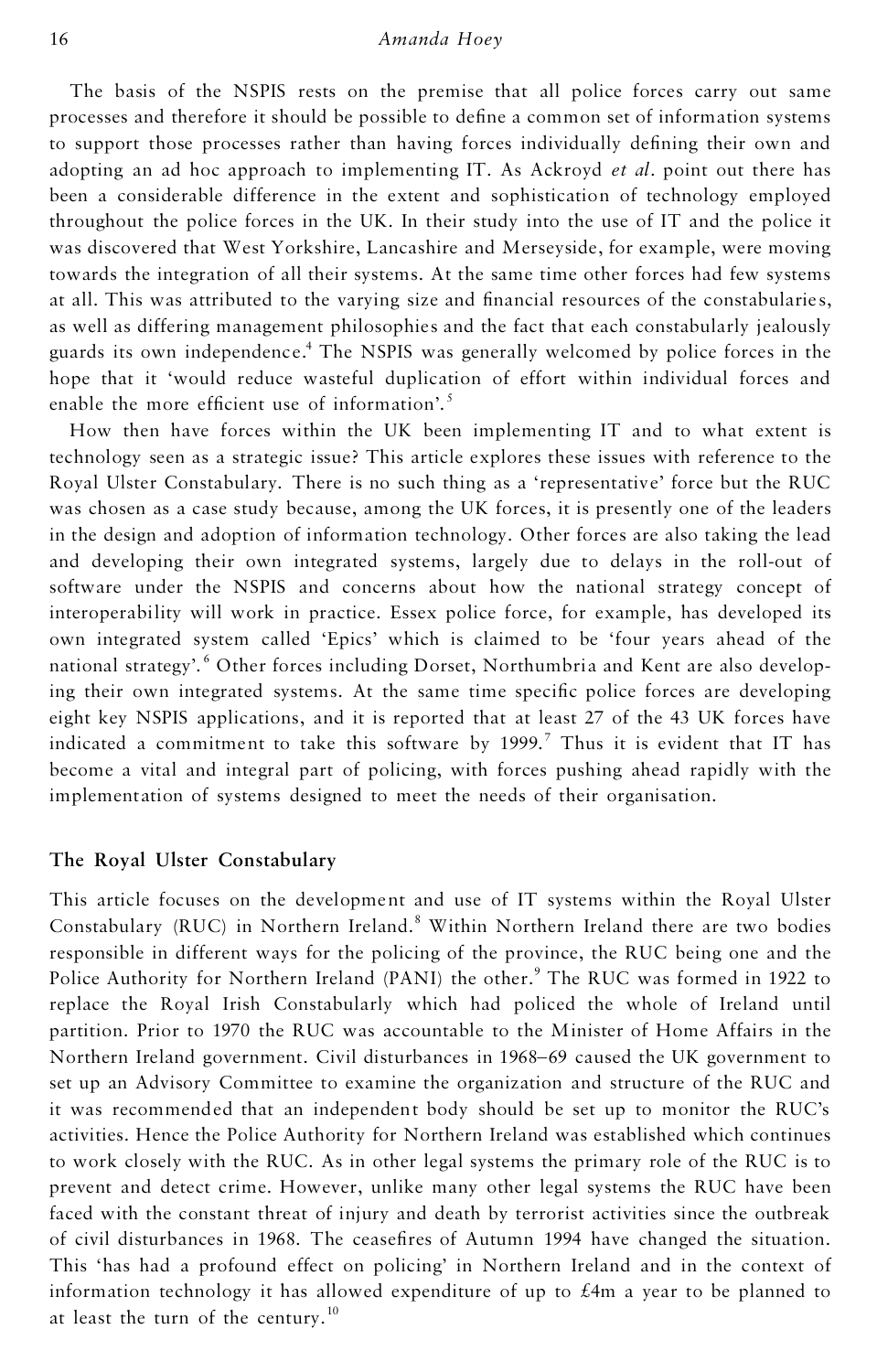The RUC is responsible for policing 5242 square miles with a population of approximately 1,500,000. The force itself is set at 8489 regular officers, 3202 full-time reserves and 1765 part-time reserves.<sup>11</sup> Approximately 2550 civilians provide administrative, professional and technical support. The force is organized on an operational basis into:

- · <sup>7</sup> headquarters departments
- 3 geographic regions
- 2 divisions (4 in Greater Belfast)
- 39 sub-divisions (19 in Greater Belfast)
- · <sup>97</sup> police stations manned <sup>24</sup> hours <sup>a</sup> day and <sup>51</sup> limited-opening stations.

The hierarchy of responsibility within the RUC is as follows: stations are responsible to each sub-division (approx. 3–4); sub-divisions (3) report to each division; each division is responsible to the Assistant Chief Constable for their region. Each Assistant Chief Constable reports to a Deputy Chief Constable, of which there are two, one for support services and the other for operations, and ultimately to the Chief Constable at RUC Headquarters.

The Police Authority for Northern Ireland works closely with the RUC on all aspects of policing. In the context of computerization the Police Authority Technology Group (PATG) is a branch within Support Services of the Police Authority for Northern Ireland. It comprises approximately 200 civil servants both technical and administration. The group was established in 1993 when the then Police Authority Telecommunications Branch and Computer Branch amalgamated. The PATG works in conjunction with the Computer Services Branch of the RUC regarding the design and implementation of IT within the police force. Computer Services Branch is responsible for determining the ways in which IT can assist the force in meeting its strategic objectives and for identifying training needs for computer systems within the force.

#### Computerized Policing in the RUC

The history of computerization within the RUC, and indeed many of the forces in the UK, has been chequered. Throughout the 1980s the approach to implementing IT in the RUC was piecemeal, but the early 1990s have witnessed a radical overhaul of the police service's approach to the incorporation of IT within the organization.

Many developments have taken place initiated by the RUC itself and by the UK government. Various examples of how sophisticated technology can be connected to the functions of policing are provided in this article as it explores how technology can support the routine core functions of policing.

The activities carried out within a police force can be identified as follows:

- · *Service delivery*—provision of services such as responding to incidents, operations, intelligence;
- · *Strategy*—development of plans, policies etc.;
- · *Support services*—criminal justice administration, personnel, nance.

Within these three major areas there are various processes which are carried out, and the key issue to be explored in this article is how can IT give support to these processes. The main aim of a police force in general is to prevent and combat crime and to provide an efficient and effective service to the community. How then do the police go about their routine tasks with the aid of technology?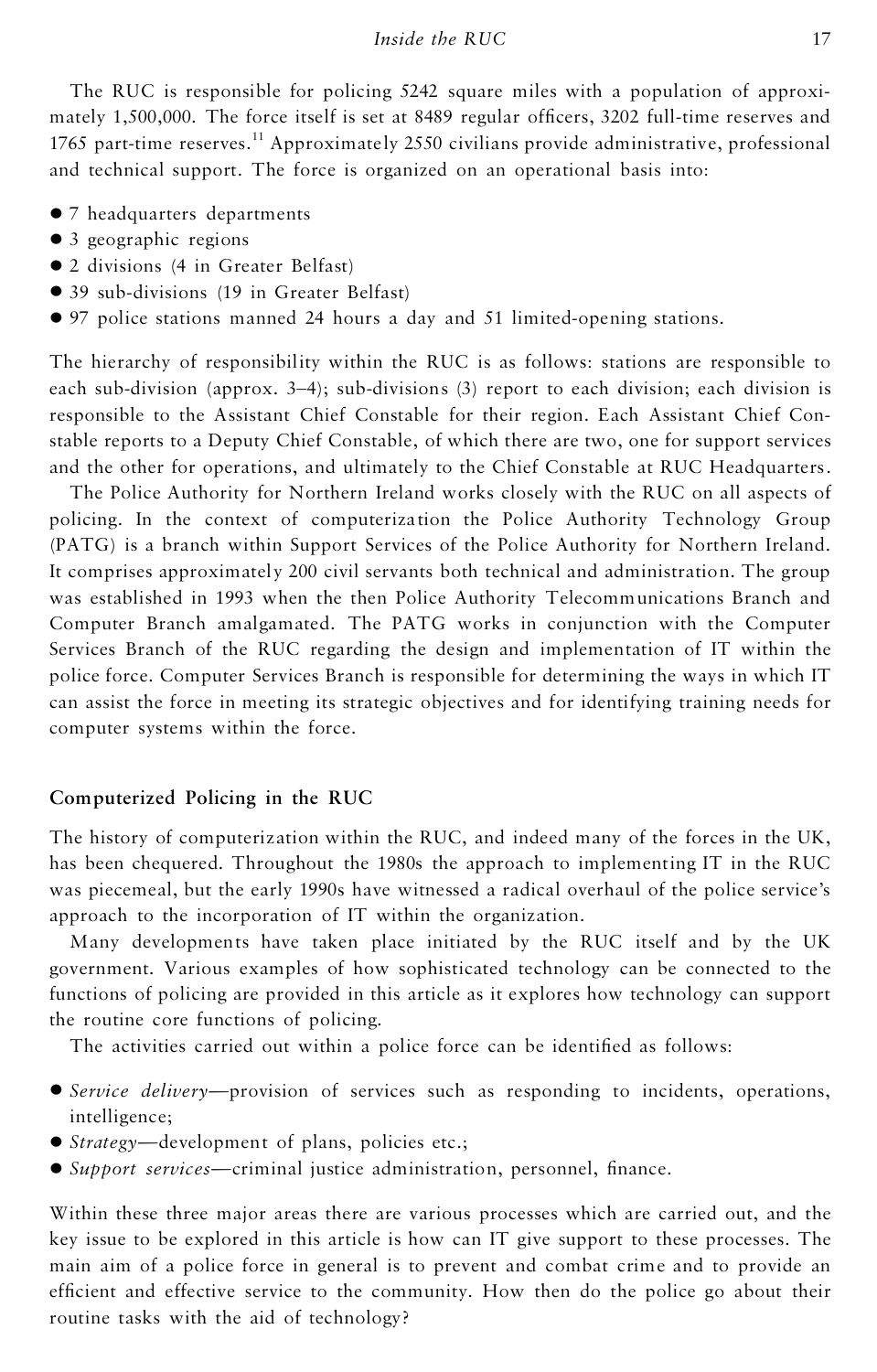#### 18 *Amanda Hoey*

Within the context of delivering a service to the community technology can be used in a variety of ways. The police need information in order to do their job. Police detect very little crime themselves but rely heavily on information from the public about the com mission of crimes. Also in order to plan operations, carry out surveillance or identify likely suspects in a criminal investigation they will need information such as geographic details, physical descriptors and the like. Technology can be used in order to enhance the operational effectiveness of the police by allowing vast amounts of information to be stored in readily accessible form, enabling the police to deploy resources efficiently and finally by aiding the police in large-scale preservation of law and order. The core function of policing is to prevent and combat crime, and this article explores some of the uses of technology in this area. The key activities in which the police will be involved comprise investigation, patrolling, intelligence, gathering information, crime analysis and surveillance .

In developing strategies, whether it be for a small-scale operation or the management of the police force nationally, technology again comes into play. Computer applications relating to crime analysis, command and control, surveillance and administration may be useful in this context. It is clear that some of the techniques described in this article may be of use in a variety of contexts, and there will be an overlap between the functionality of the technology in service delivery and strategy development. The third area of activity is the provision of support services. In this field technology is used for efficient management and administration purposes.

Between July and November 1991 a study was commissioned by the joint RUC/PANI Information Systems Steering Committee who have responsibility for overseeing the implementation of information systems along with Computer Services Branch of the RUC who are ultimately responsible for the implementation of such systems. Previously in 1987 an IT Enabling Study had been carried which identified a need to increase staff resources and formulate an Information Systems (IS) strategy. In light of staff increases and the perceived lack of progress since the 1987 study a scoping study was conducted by Mr. Paul Griew, with the object of reviewing the current provision of information systems in the  $RUC.<sup>12</sup>$ 

#### Formulating an Information Systems Strategy

The Study's terms of reference were to identify the key factors that will impact on the development of an IS strategy, to identify areas where work needs to be done, to recommend how an IS strategy should proceed and finally to produce a draft report. The Study involved interviewing senior RUC personnel, staff from other government departments such as the Northern Ireland Office and the Department of Finance and Personnel in the Northern Ireland Civil Service.

The study found that information systems were seen as a priority area, but there was a clear lack of senior management commitment in this area. The potential of IT was not thoroughly understood and the lack of an IS strategy necessarily meant a lack of an IT strategy. The study identified problems with lack of resources, cumbersome procedural hurdles for approval of projects, and a lack of cohesion between PANI and the RUC. In light of these findings the study identified an urgent need for some direction and development of an IS strategy. The purpose of the strategy is to 'facilitate an orderly and agreed development of Information Systems within an organization'. For this to be effective you must have appropriate planning mechanisms, management structures and resources to implement the agreed systems.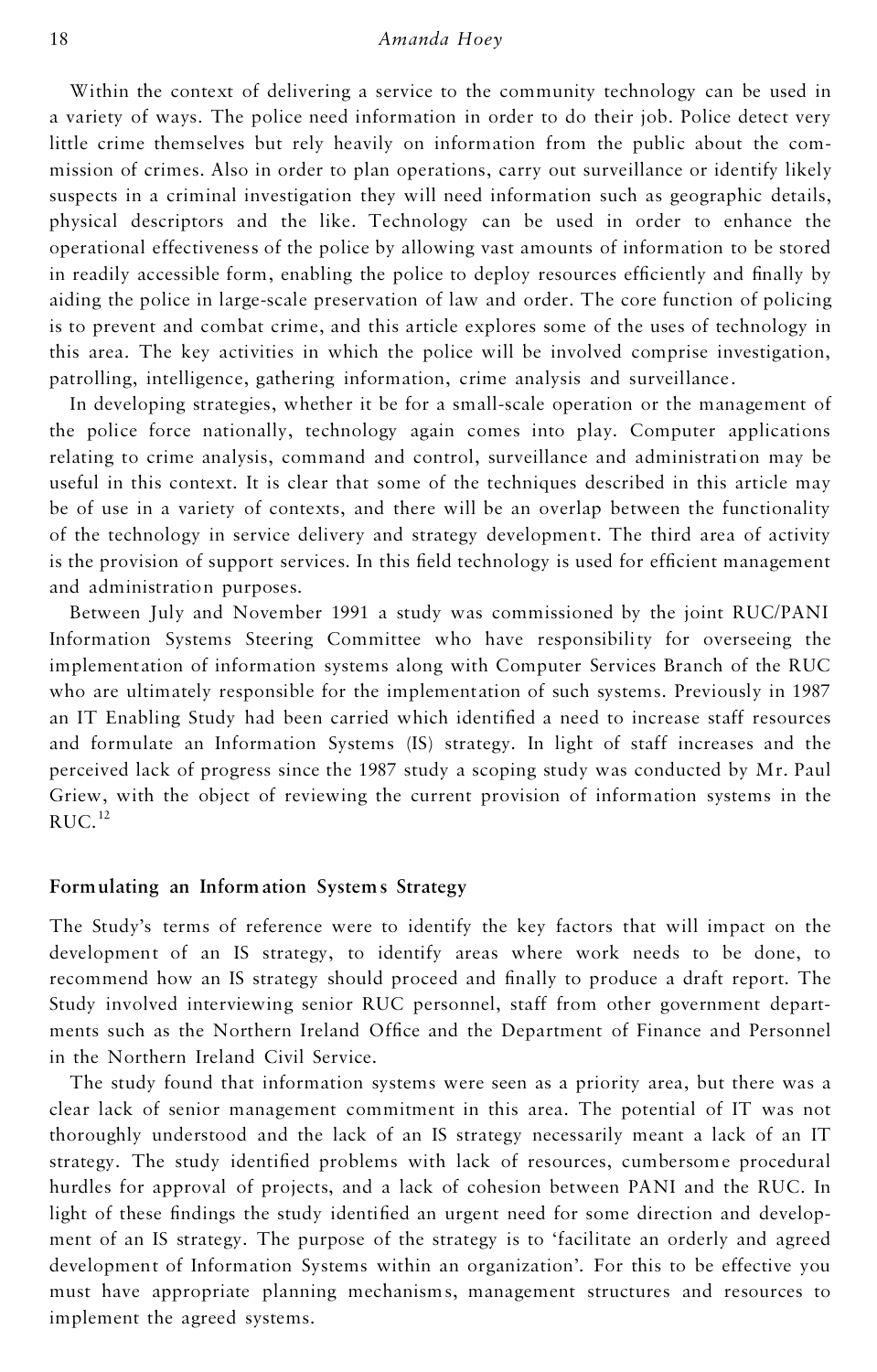The Enabling Report had already established that the information systems could be clearly split into two groups: operational and administrative . The Griew Report felt that it would be better for these systems to operate on a common infrastructure in order to reduce overall cost and also increase the availability of information. The idea was to have a common infrastructure consisting of not just one platform but series of common platforms of hardware, development software and networks based on the following principles:

- all systems must be accessible from all terminals
- all systems should have same 'look and feel'<br>• single pieces of data need only be entered once
- 
- 
- single pieces of data need only be stored once<br>• location and structure of any piece of data should be known before it is required,
- all systems should use the same technical infrastructure, including network.

As a result of the Griew Report the RUC/PANI commenced a strategy study whose primary aim was 'to develop an information systems strategy which lays plans and sets standards a co-ordinated and integrated approach to the provision and management of systems over the next five years or more'. The starting point was to ensure that the strategy would support and further the three main aims of the corporate Authority's strategy which is based on the Chief Constable's six strategic goals for 1991.

#### IT and the Objectives of the RUC

Before identifying IT systems for use we need to identify the context in which these systems are to operate. The RUC's objectives are outlined below:

- $\bullet$  to reduce the incidence of terrorism
- · to enhance the relationship between the police force and all sections of the community
- · to reduce the incidence and enhance the detection of non-terrorist crime
- $\bullet$  to reduce the incidence of road traffic accidents
- $\bullet$  to maintain public order
- · to progress the support priorities of the force in order to enhance its organizational effectiveness.

IT can play an integrative part in many of these objectives, operational systems being a priority and management information systems being useful. The main functions of the RUC include top-level management, public relations, complaints and discipline, uniformed policing, management of civilian/police personnel, support to uniformed policing such as operational policy and planning, traffic planning and community relations. Other functions include the identification of infrastructure requirements (including communications and information systems), CID investigations including support services and Special Branch.<sup>13</sup>

Clearly the RUC requires support services adequate to ensure the fulfilment of its goals. These support services are also required for raising standards, improving quality and focusing on effectiveness. How can IT facilitate these objectives? It was evident that the existing diversity of systems exposed a need for an integrated approach both on the mainland and in Northern Ireland.<sup>14</sup> A leading external consultant compiled an extensive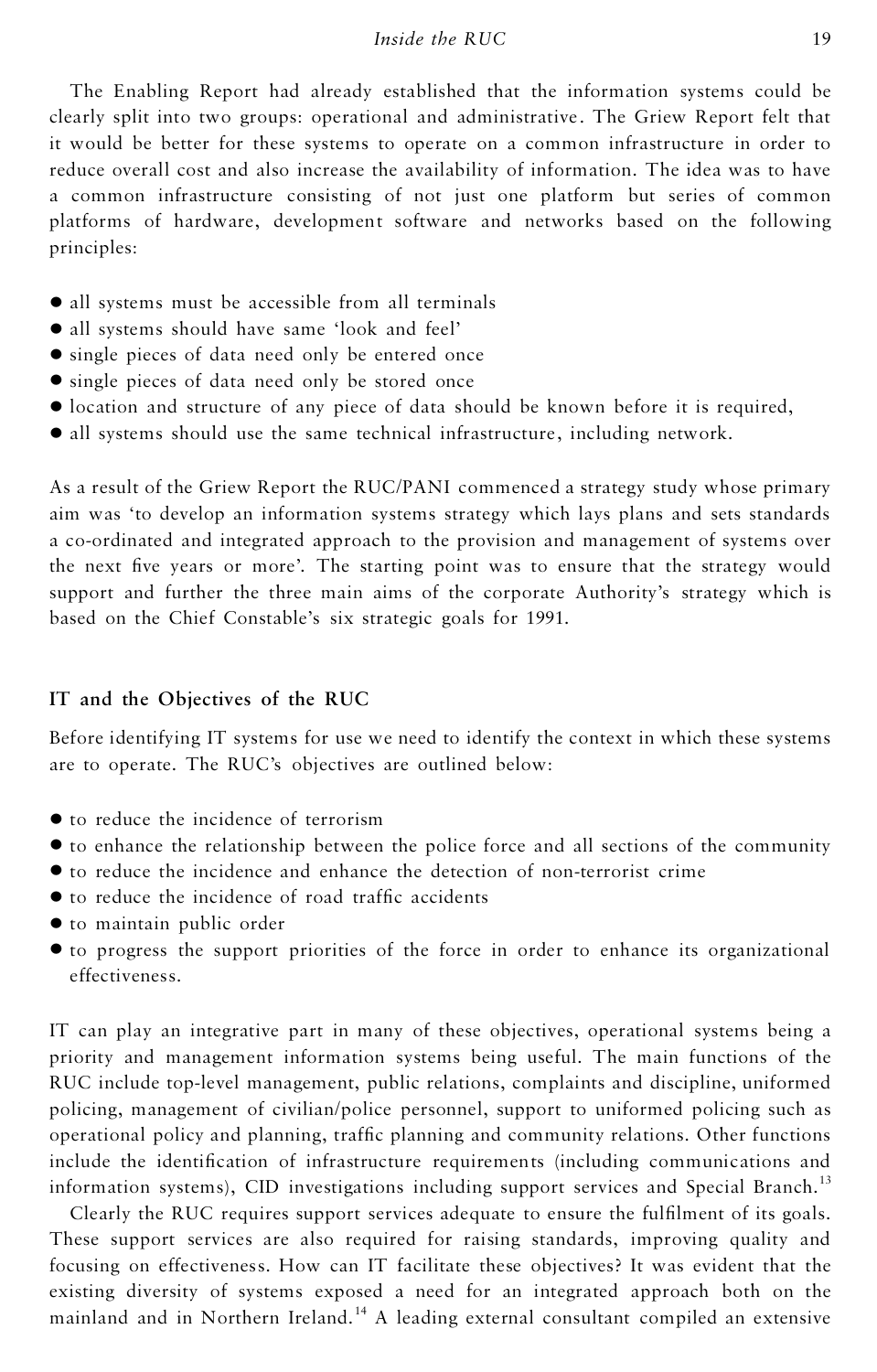study of the business needs of the RUC/PANI. The areas which needed to be addressed were identified as follows:

- Office Automation
- · Manpower Planning
- 
- Administration<br>• Command & Control<sup>15</sup> Message Handling (C&C/MHS)

The final report of the RUC/PANI was issued in Febuary 1993 and contained the conclusions of the strategy study conducted over the period 1992–93 and proposals for addressing the issues within the strategy. The benefits of defining an IS strategy were to:

- · support the functions and objectives of RUC/PANI;
- $\bullet$  to remedy weaknesses in the existing systems;
- $\bullet$  to save money and increase operational effectiveness.

On the basis of this final report innovative change was about to transform the way in which technology is used within the police force in Northern Ireland. A continuous programme of change was implemented in line with the eight-year plan set out in the IS strategy. The future systems for the RUC are based on developments already underway in the short term and to go forward they include:

- $\bullet$  the introduction of office automation on a much wider scale
- · the early availability of current developments, including Criminal Intelligence System (CIS), Manpower Administration and Registry System (MARS), Fleet support and the Stores, Purchasing and Finance system
- · the replacement of the old Computer Assisted Policing (CAP) Message Handling System (MSX) and the Criminal Information and Retrieval System (CIRS)
- Automatic Fingerprint Recognition (AFR)

Police forces have to be responsive and the development of an IS strategy allows for direction and prioritization. The main aims of the RUC/PANI strategy are to provide for a co-ordinated and integrated approach to the provision and management of information systems for the next five years or more, and thus assist in achieving the RUC/PANI objectives, to address immediate problems regarding existing systems and ultimately to establish a framework and environment which will enable the strategy to be implemented.

A recent IS Strategy Review was published in August 1996. This recognized that much had been achieved since December 1992, and the purpose of the document was to review the implementation progress and comment on the continuing validity of the strategy. The 1992 strategy had concentrated on providing essential new and replacement systems in line with the key areas identified in the Griew Report.

Below is a summary of the systems already delivered and those which are in the procurement and implementation process:

#### Systems Delivered

*Automatic ngerprint recognition* (AFR) this system was installed in January 1994 and is supplemented by DABS providing administrative support. It relates fingerprints stored in AFR to details of individuals. On the whole the review concluded that AFR and the overall project have been very successful. AFR has greatly enhanced the ability to speed up the detection of suspects. Before this had to be done on the basis of manual comparisons which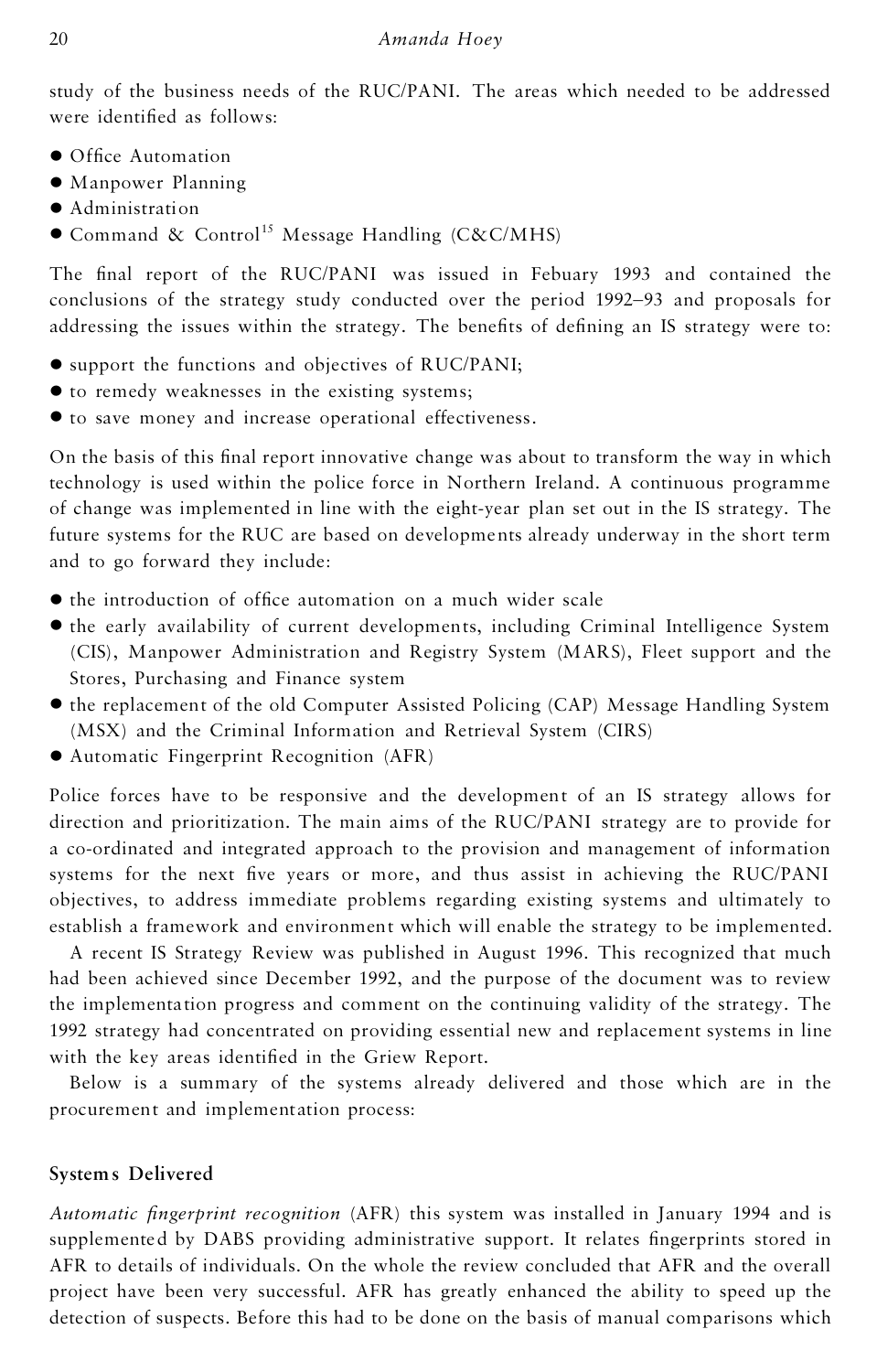was extremely time-consuming. Now fingerprints are scanned into the computer and a search is conducted for similar prints held within the database. This is a central system set up solely within Northern Ireland.<sup>16</sup>

*Finance and stores*; the Finance system became operational in April 1994 followed by Stores and Purchasing functions in April 1995. The applications are in use in PATG and RUC stores and are considered to be operating successfully.

*Fleet management*; TRANMAN package became operational in mid 1995. It is a well proven system, but much time has been spent on integrating various modules. It is used jointly by RUC and PATG transport organizations.

*Firearms licensing*; this is a comprehensive and successful application developed in-house which became operational early in 1996.

*Intelligence systems*; a general purpose system pilot project was commenced in April 1994 which supports about 30 users at headquarters and three Criminal Intelligence Offices. There are plans afoot to build a force-wide system based on the successful pilot.

# Systems in Procurement and Implementation

*ATLAS*; this system will provide a new communications infrastructure at a cost of approximately  $\pounds 9m$ . It is intended to replace the ageing C&C and message-handling systems. It was implemented in Greater Belfast in December 1996 and the aim is to complete the implementation process by December 1997 for the rest of Northern Ireland. *MARS*; this system consists of an office-automation infrastructure at each sub-division. The cost has been estimated at about  $£1.2m$  for the 39 sub-divisions. Currently 12 MARS installations are operational and there is a roll-out plan to early 1998. The main criticism of the system is that the word-processing facilities require migration to a more commonly used and user-friendly application.

*PACIFIC*; this is the name given to a force-wide replication of the pilot CIS system. The estimated cost is at approximately  $£700k$  in 96/97. The system will support about 200 users at 70 locations and will utilize the ATLAS communications infrastructure. Implementation is planned to commence March 1997.

*ICIS*; this is the Integrated Criminal Information System which will combine some or all of the following:

- $\bullet$  criminal records
- crime reporting
- $\bullet$  custody control
- criminal intelligence

The project is currently at its feasibility stage to determine its scope and to consider how to make better use of criminal information across all the police activities that generate and use it. At a minimum the new ICIS system will replace the existing CIRS which is equivalent to the PNC in GB. It is hoped to integrate the ICIS system with PACIFIC. Prototyping is being used to test the concepts underpinning the system.

*Complaints and discipline* This system is at the early stages of analysis. It is intended that it will support the management of processes involved in complaints against officers.

*Strategic Planning and MIS* (Management Information System); analysis of such a system is currently being carried out. It was recognized in the 1996 Review that there is an obvious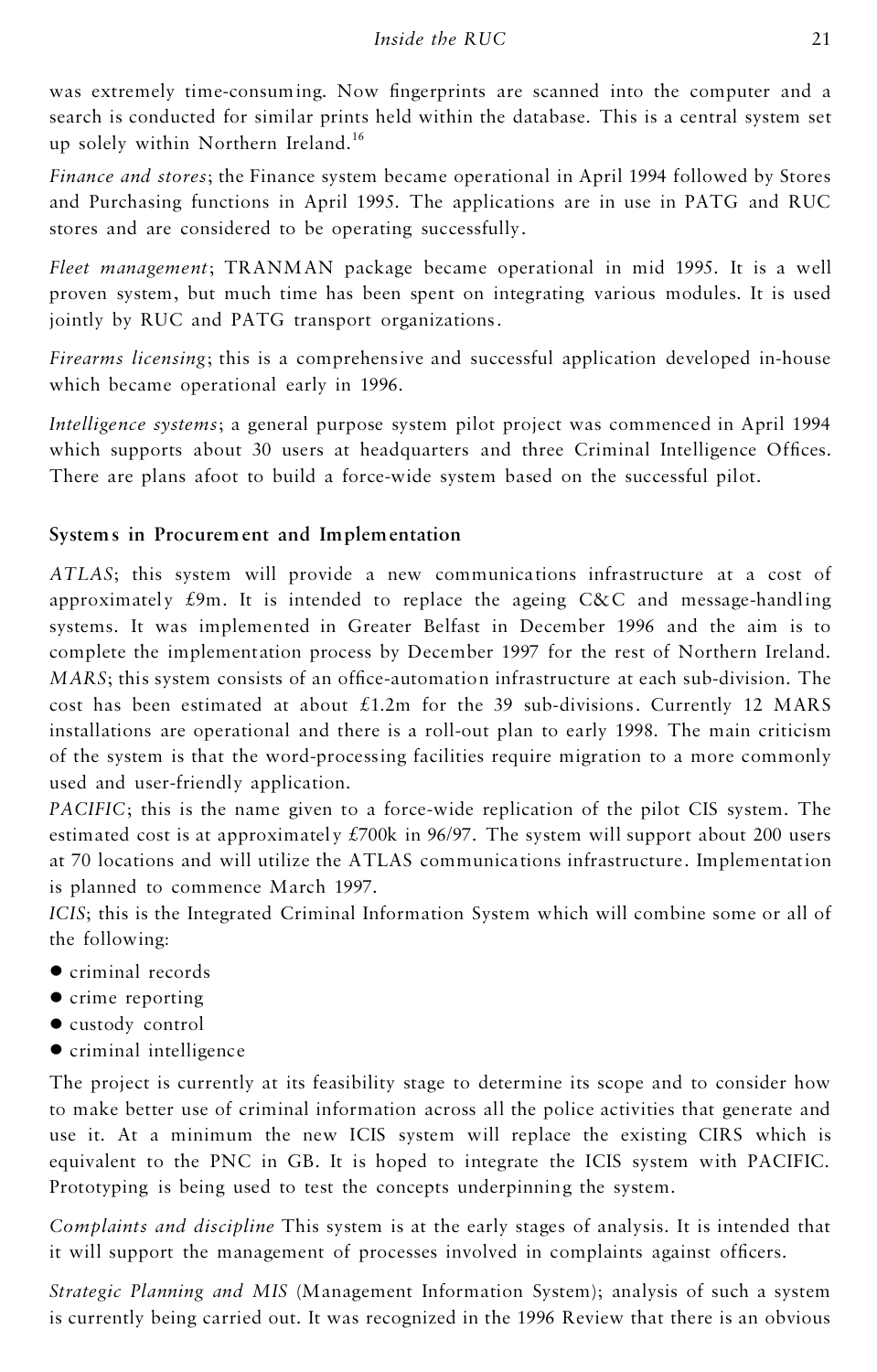need for good management within the RUC as an organization. Phase 1 of MIS implementation started in May 1997.

Before ascertaining the extent to which the implementation of an IS strategy has benefited the RUC, two of the aforementioned systems deserve more detailed attention. It was on the basis of the strategy study report published in December 1992 that the largest ever public sector IT project in Northern Ireland commenced under the auspices of the PATG. The main components of the project were the ATLAS and MARS systems.

#### Atlas

This project was set up to replace the original Message Switching to provide a faster and more efficient province-wide message-handling system. The new messaging system is an international standards based system and retains the community messaging facility of the original MSX system but which will also allow Interpersonal Messaging (IPMS) functionality for selected users with PCs connected to the Data Network. The ATLAS Project comprises provisioning for a provincewide network infrastructure together with provincewide Command and Control (C&C) and Message Handling Systems (MHS). The network is designed immediately to support C&C/MHS and MARS, and progressively approximately another 18 IT systems in total. It is a secure network within which the various systems can interact. The systems are standards-based to allow inter-system connectivity thus enhancing interoperability between various departments/branches of the RUC/ PANI. This use of open systems technology allows multi-vendor procurement. The ATLAS C&C/MHS system applications are Windows-based and provide forcewide services all day, every day. The first phase of ATLAS implementation comprising provincewide provision of network and MHS services and C&C in Greater Belfast was completed in December 1996 with the Phase 2 roll-out of C&C to rural sub-divisions to be completed by November 1997. The operational benefits of the ATLAS system can generally be summarized as follows:

- · it permits increased functionality since messages up to <sup>a</sup> rolling <sup>13</sup> months old can be recovered; and
- $\bullet$  it facilitates a reduction in paper work.

The functionality of ATLAS comprises the following:

- · incident logging—every <sup>999</sup> call made to the police is logged in the central control room based at Castlereagh in Belfast. This has been the case since 1978 when CAP (Computer Assisted Policing) was introduced into Belfast
- · incident management—information concerning an incident reported to the police or regarding which action was taken will be kept on line for 13 months. This will be of immense importance in connection with legal issues such as rules of disclosure and for solicitors who may need the information contained within the system for legal purposes.
- resource allocation—at the beginning of every shift the number of officers available and their respective duties are keyed into the system. 'Officers on duty' information is also logged into MARS, C&C and the vehicles application.
- · mapping information, management information, contingency planning and keyholder information are other aspects of ATLAS's functionality.

This information can be accessed from common terminals placed under the control of Sub-Divisional Commanders who are in charge of areas commonly referred to as 'patches'. Due to the development of resources and facilities the information contained on the ATLAS system is available at the touch of a button across the province.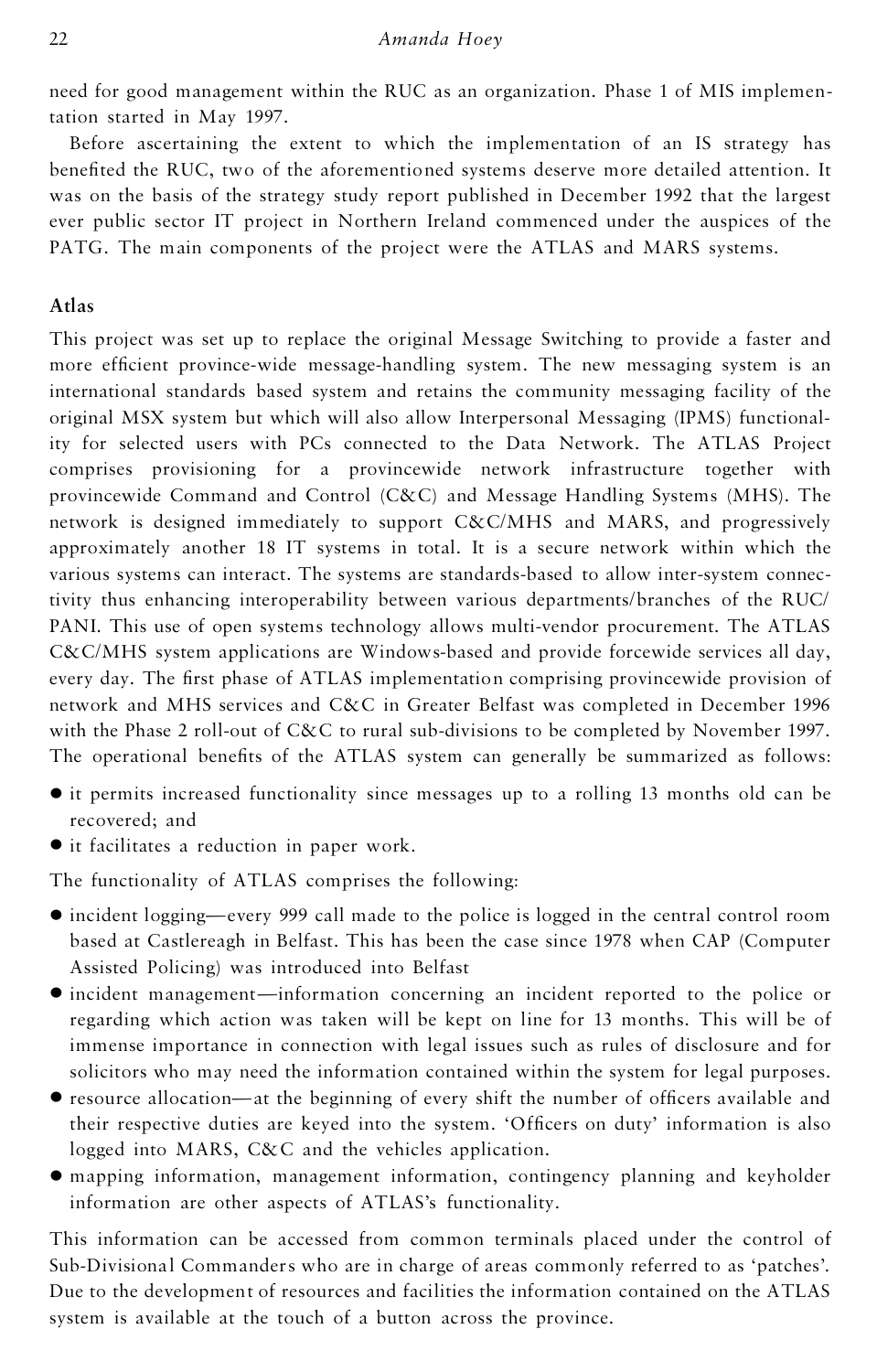#### Mars

MARS is the acronym for the RUC's Manpower, Administration and Registry System. These were viewed as being the key areas of IT support in sub-divisions. Since 1988, consultation had been taking place with Sub-Divisional Commanders in order to ascertain Sub-Divisional needs for Administrative Support. The aim of the MARS project is to provide a high-quality office automation and word-processing facilities to the police force across NI. A three-year implementation programme began in 1995, and it is hoped that this will be complete by early 1998.

The manpower aspect of the system provides for operational planning by providing a clear and concise duty sheet and an overview of manpower within each sub-division. The system was designed in-house by the Police Authority Technology Group using Informix, a fourth-generation programming language, and Uniplex, a sophisticated and widely used Office Automation and Business Support software.

At present duty sheets are prepared manually, and thus MARS will eliminate this time-consuming task by creating and updating duty sheets which are incorporated automatically into the system. Also, amendments will no longer take place manually but instead the relevant data is input as well as overtime. On the basis of these changes the computer retains this information and can thus assist in planning and monitoring overtime. This information can then be extracted at any station. Greater efficiency is obviously one aim of the system and since only authorized personnel can amend duty sheets security is also a priority.

Sub-divisional Registries are currently kept containing manual files regarding incidents. This involves entries on index slips which may be multiple, such as parties involved, location of accident, solicitor, investigating officer, etc. Preliminary reports have to be filled out and binders kept. MARS will allow for a single entry regarding a particular incident which can then be easily accessed at the touch of a button, compared to the present situation—for example in Head Quarter's crime branch up to 500 green binders are 'live' at any one time.

A lack of word processing support was identified in the 1992 strategy study, and MARS is designed to remedy this by providing word processing, standardized forms and a standard word-processing product to facilitate training of end users and staff mobility. Whereas MHS is designed to facilitate receipt or delivery of important messages, MARS will be used to transfer inter-personal documents which have been prepared by typists prior to questioning or answering by the Sub-Divisional Commander which then are output and maintained on the archives of the main host computer. One point raised in the 1996 Review was that at present there remains a mixed Uniplex/Windows office automation environment within the RUC/PANI. The Review pointed out that globally Windows is the *de facto* standard. A mixed environment does not make sense, and a common situation is that police officer and civilian support staff working together cannot communicate through each other's system. There is a clear need to adopt a single environment to improve effectiveness and efficiency, but there are other strategic reasons for moving to Windows. Windows provides a family of products for networked computing which includes a safe and reliable operating system. It provides flexibility in building systems and integrating them and its almost universal usage has led to a wide range of low-cost products and expertise in using them. Using Windows would be in-line with industry trends and the types of software products being developed today, and therefore it would be more practical to move to a standardized Windows environment.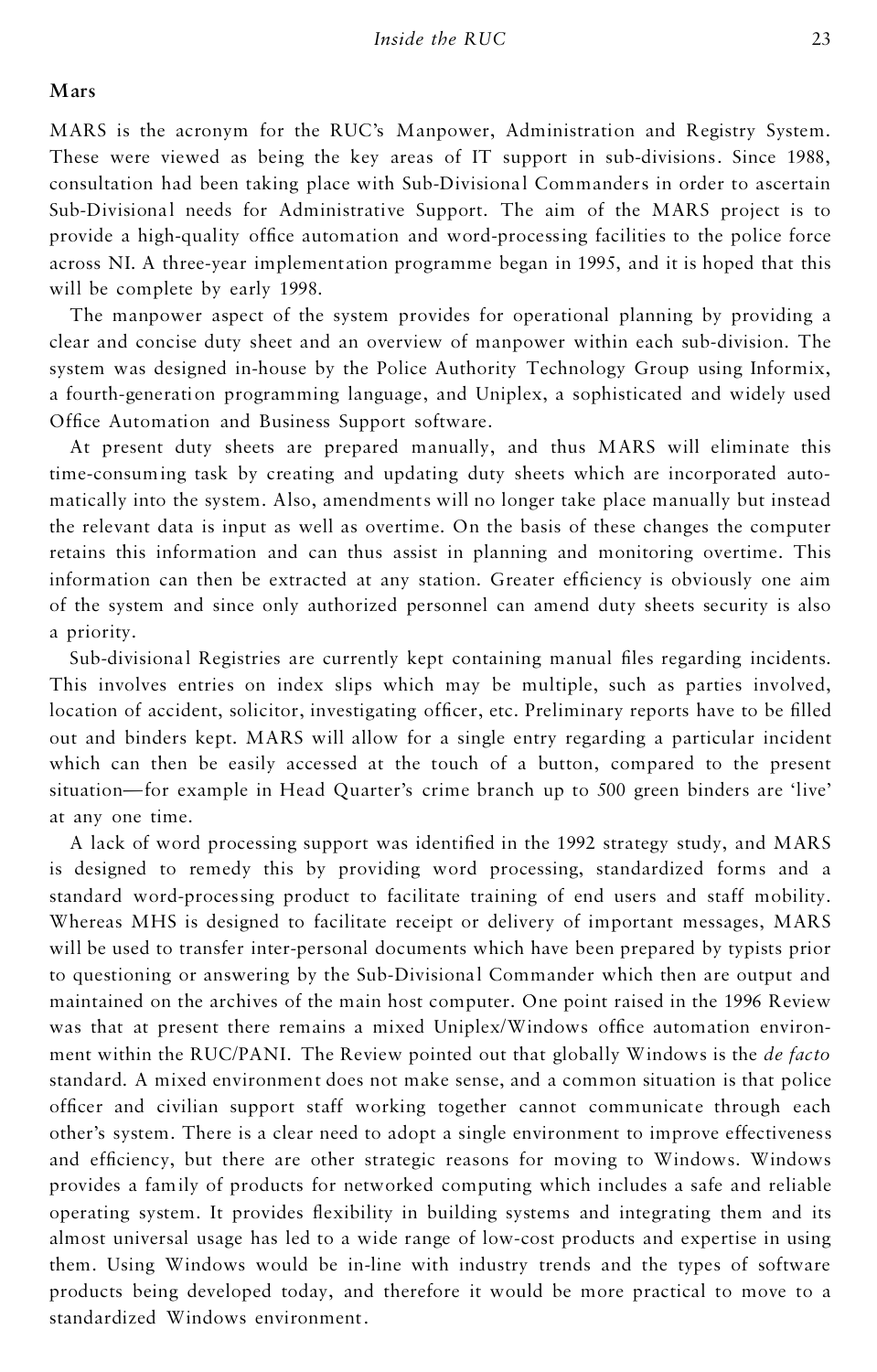## Future IS Strategy

The business environment in which police forces operate is changing<sup>17</sup> and the development of an IS strategy allows a formalized approach to planning for information systems. The 1996 Review recommended that the current RUC strategy should not be fundamentally altered but should be amended to take into account changing environment and the nature of future IS requirements and the available technology. Information technology is viewed as a 'key element in supporting the business objectives of the Police Service'. <sup>18</sup> The table below illustrates how the present systems support or are planned [] to support the business objectives of the RUC.

| Objective                                                                                                                                                              | System                                                            |
|------------------------------------------------------------------------------------------------------------------------------------------------------------------------|-------------------------------------------------------------------|
| To reduce incidence of terrorism<br>To enhance the relationship between the<br>police and all sections of the community<br>by increasing public confidence and support | PRISM, CIS, [PACIFIC]<br>INTERNET,<br>[Complaints and Discipline] |
| To reduce the incidence of and enhance the<br>detection of non-terrorist crime                                                                                         | AFR, Firearms, CIRS, [ICIS]                                       |
| To maintain public order                                                                                                                                               | [ATLAS]                                                           |
| To recruit, train, retain and motivate the<br>officers needed to achieve the RUC's objectives                                                                          | [RUC Personnel], [Training Support]                               |
| To refine the organizational effectiveness of<br>the RUC                                                                                                               | MARS, Fleet Management                                            |

Thus far we can see that the RUC has been at the fore in producing innovative and productive IT applications in order to provide a more effective and efficient police force for Northern Ireland.

#### Conclusion

The use of technology within policing in general is obviously not without controversy, but it appears that police use of technology is expanding. The RUC now have use of technology which permits surveillance, identification, detection, enhanced information processing, communication, etc. Information technology is increasingly being viewed as one of the cornerstones of an efficient police service and police crime-prevention strategy. The benefits of computerization for policing are commonly accepted as providing increased efficiency, both in administrative and operational terms, faster incident access, enhanced speed of despatch and the provision of archive information.

In a recent article in *Computing* the retiring Scottish Chief Inspector of Constabulary, John Boyd, is reported as having claimed that crime-fighting applications have helped improve crime-detection rates in Scotland during the last few years.<sup>19</sup> In his Annual Report to Chief Constables he stated that IT systems were essential for effective policing. Figures published by the Scottish Office showed an increase in detection rates from 31% in 1991 to 39% in 1995/96.<sup>20</sup>

In the particular context of the RUC in Northern Ireland the 1996 Information Systems Strategy Review illustrates that there has been a growing awareness and enthusiasm for IT. The impact of the IS strategy has led to a better approach than the previous *ad hoc*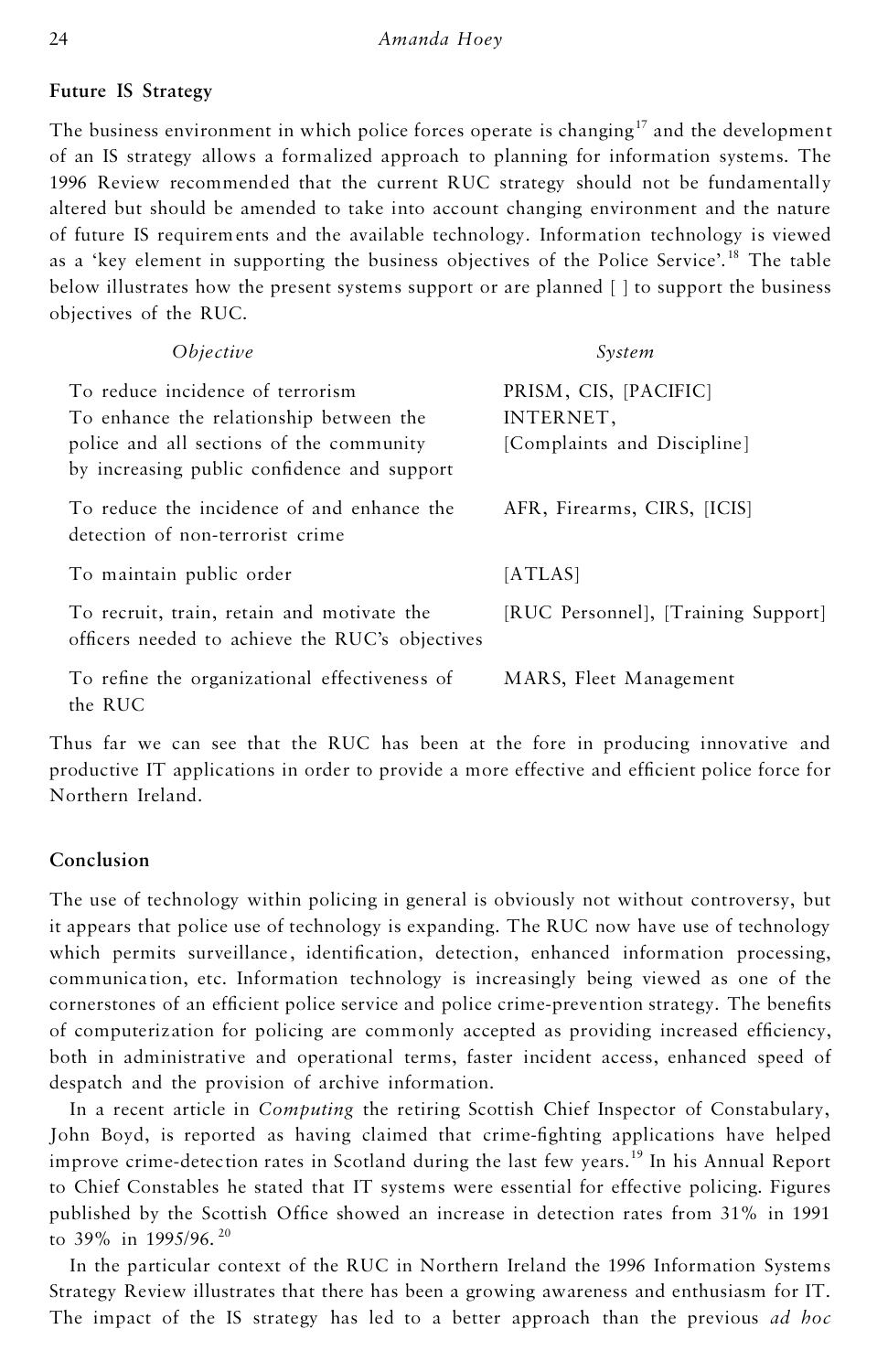approach; police requirements appear to be better taken into account, and there is evidently a good understanding of IS/IT capabilities within the force. Despite the fact that there have been no formal measures of the level of the benefits attained it appears to be generally accepted that the benefits of implementing an IS strategy are identified as follows:

- it has facilitated a reduction in administrative and unproductive work;
- · it has improved the quality of police work in that there is better accuracy and quality of crime investigation;
- it has enabled some reduction in typing-pool sizes:
- $\bullet$  it has facilitated some civilianization.

Despite that fact that computerization has been applauded it has not been without its difficulties. Chief Inspector of Constabulary, Sir Trefor Morris, in his 1996 Annual Report slammed many of the UK forces for not having a comprehensive IT strategy despite the 1994 NSPIS. The RUC was not technically within scope of the national strategy, but it may be useful to identify how well NSPIS implementation is likely to match RUC needs and priorities. The main difference between Northern Ireland and England and Wales is the relative priority given to different types of crime. In Northern Ireland combatting terrorism has the highest priority, whereas in England and Wales there is a concentration on violent crime such as burglary and crimes of particular local concern.

In many areas the RUC has or is acquiring systems either at or above the level of sophistication expected from NPSIS, e.g. ATLAS, AFR, PACIFIC. Local developments such as ICIS would not be feasible on a national basis due to the size and complexity of such an application, but it could be useful for individual forces. Some of the current NSPIS applications which might support RUC needs include:

- · Complaints
- · Personnel management
- 
- Training administration<br>• Custody and related areas (case preparation etc.)—low priority for RUC

The RUC intend to monitor national developments in line with their own current plans and to take decisions on a case-by-case basis.

It appears that information technology is increasingly recognized as being a valuable and innovative addition to policing within Northern Ireland. The durability and functionality of the systems discussed in this article will continually need to be reassessed in light of technological refreshment and the changing nature of policing.

> Amanda Hoey *University of Ulster at Jordanstown Northern Ireland*

### Notes and References

The author gratefully acknowledges the assistance provided by Computer Services Branch of the RUC.

- 1 Ackroyd *et al. New Technology and Practical Police Work*, (1992, Open University Press), p. 71.
- 2 Assistant Commissioner Peter Winship, Chairman of ACPO's Technical and Research Com mittee, *Computing*, 14 April 1994.
- 3 *Operational Policing Review*, 1990.
- 4 *ibid.*, at pp. 80–81.
- 5 Jane Dudman, *Computing*, 03 April 1997.